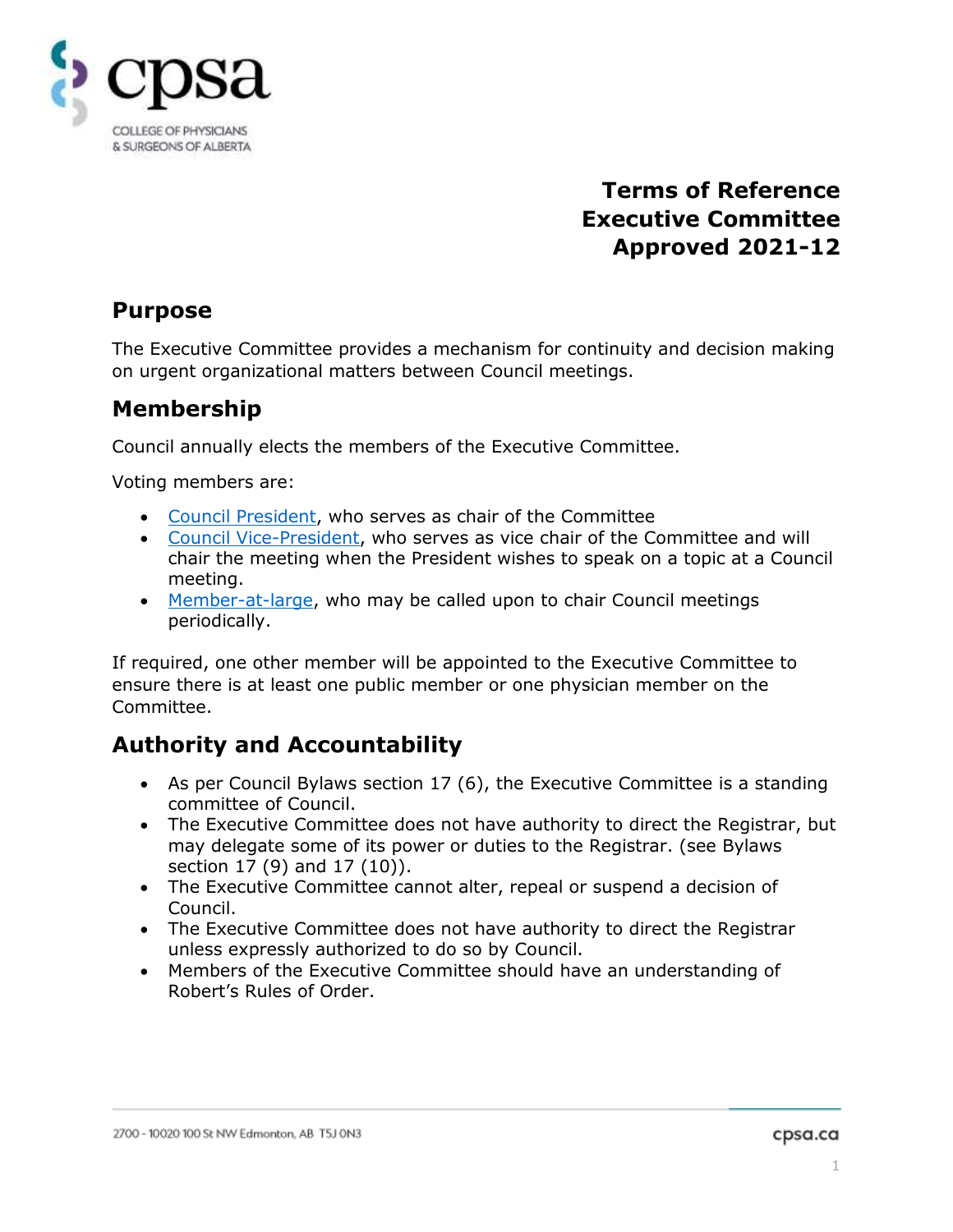



## **Roles and Responsibilities**

The Executive Committee:

- 1. Establishes the agenda for Council Meetings.
- 2. Follows up and takes actions as necessary with individual Council members based on requests by the Governance Committee regarding the annual sign off of the following documents: Conflict of Interest Declarations, Code of Conduct Agreement, Confidentiality and Non-disclosure Agreement, and Councillor's Oath.
- 3. Reviews the results of the Council Meeting Feedback Surveys to make improvements and adjustments to upcoming meetings.
- 4. Reviews the results of the Annual Evaluation of Council Effectiveness and takes actions as required. Council will be kept apprised of the actions taken based on the results from this evaluation.
- 5. Connects with all Councillors regarding the Registrar's performance evaluation on an annual basis.
- 6. Ensures and reviews the succession planning process for the Registrar
- 7. Addresses urgent, organizational issues between Council meetings and reports back to Council on those issues.
- 8. Works with the Governance Committee to develop and deliver an orientation program for new members.
- 9. Recommends policies and procedures to promote a just and respectful organizational culture through development of, review of, and compliance with Council and organization codes of conduct.
- 10.Promotes ongoing professional development of Council members
- 11.The President is ex-officio on all Committees and should ensure committee work is not being duplicated and that there aren't any gaps not addressed in a committee.
- 12.At Council Retreats, the President or another member of the Executive Committee should provide a formal introduction of any guests and speakers in attendance.
- 13.Represents Council at external meetings, including but not limited to:
	- a. Alberta Medical Association (AMA) Representative's Forum (twice a year, could be three times a year) – need to have a physician member who is able to vote attend.
	- b. Alberta Medical Association (AMA) and CPSA Presidents and CEOs meetings – four times a year
	- c. Alberta Medical Association (AMA) and CPSA Executive Committee Meetings – twice a year
	- d. Canadian Medical Association (CMA) annual Health Summit (and/or General Council) – need to have a physician member who is able to vote
	- e. Federation of State Medical Boards (FSMB) one person to attend. (Does not need to be a physician)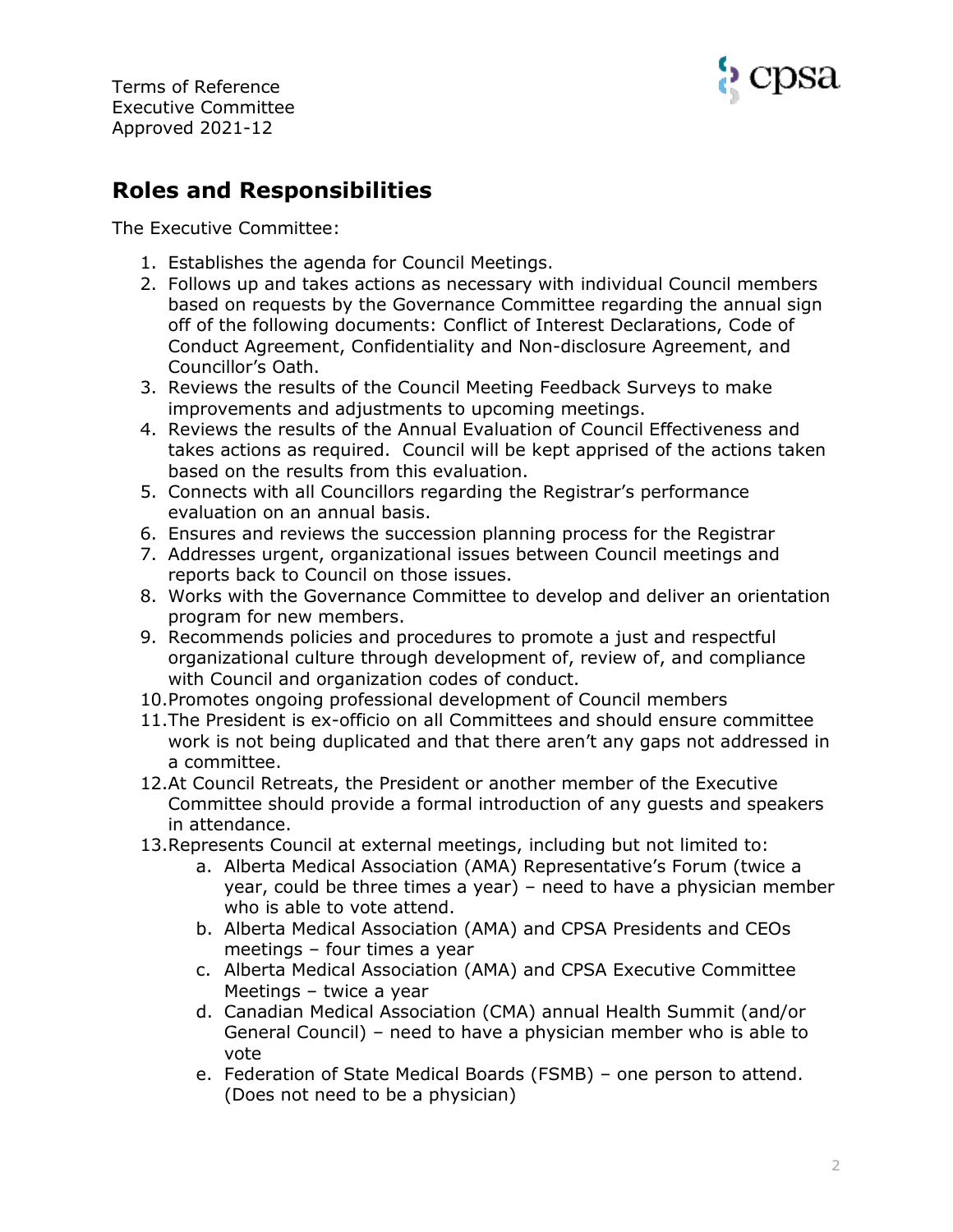

- f. Dine and Dash meetings with provincial politicians all executive members should be invited to attend.
- g. Federation of Medical Regulatory Authorities of Canada (FMRAC) all executive members encouraged to attend the annual meeting and conference.
- h. College and Association of Registered Nurses of Alberta (CARNA) AGM – if president cannot attend, then request is sent to others on executive to attend. If no one from executive can attend, the request will be forwarded to all Council members.
- i. Tri-professional meetings Alberta College of Pharmacy (ACP), CARNA, CPSA, AMA (Colleges and Associations)
- j. Any symposiums or conferences that are reaching out to physicians in general
- k. Roadshows the President should attend and if practical, other members of the executive should be given the option to attend.
- l. Edmonton and Calgary Medical Staff meetings
- m. Outreach to various groups such as the Female Physician Leaders
- n. Association of Professional Engineers and Geoscientists of Alberta (APEGA) AGM -
- 14.Additional responsibilities as required.

## **Meetings**

#### Frequency

- The Executive Committee meets at least annually, and normally will meet approximately 2 weeks before each Council meeting. The Chair will call other meetings as necessary.
- The Executive Committee meets with the AMA Executive twice a year.

#### Procedures

- The Executive Committee may determine procedures to be used at its meetings.
- The Executive Committee may meet in person, by teleconference or any other communications technology that permits all persons participating in the meeting to communicate with each other.

### Decision Making

- Quorum shall be two members of the Executive Committee
- A decision of the Executive Committee may be made by consensus or simple majority support for a motion where the majority is determined based on the number of Committee members present for the vote.